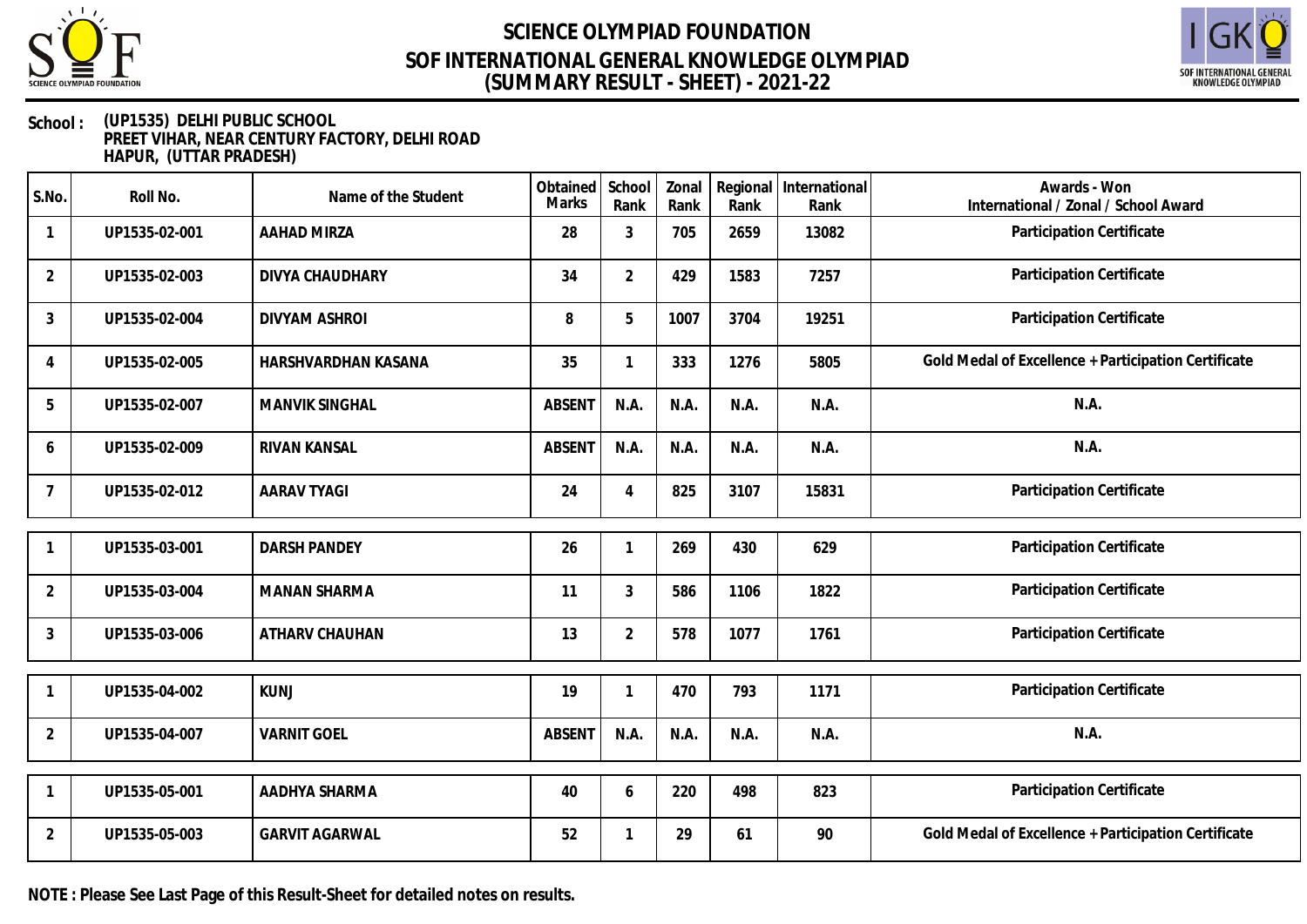



### **School : (UP1535) DELHI PUBLIC SCHOOL PREET VIHAR, NEAR CENTURY FACTORY, DELHI ROAD HAPUR, (UTTAR PRADESH)**

| S.No.          | Roll No.                                            | Name of the Student     | Obtained<br><b>Marks</b> | School<br>Rank | Zonal<br>Rank | Rank | Regional International<br>Rank | Awards - Won<br>International / Zonal / School Award |
|----------------|-----------------------------------------------------|-------------------------|--------------------------|----------------|---------------|------|--------------------------------|------------------------------------------------------|
| 3              | UP1535-05-004                                       | <b>GARVIT BANSAL</b>    | 24                       | 11             | 651           | 1571 | 2861                           | Participation Certificate                            |
| 4              | UP1535-05-005                                       | <b>KARTIK GARG</b>      | 39                       | $\overline{7}$ | 244           | 556  | 922                            | Participation Certificate                            |
| 5              | UP1535-05-007                                       | MADHAV AGARWAL          | 47                       | $\overline{2}$ | 85            | 178  | 273                            | Gold Medal of Excellence + Participation Certificate |
| 6              | UP1535-05-009                                       | PIHU TYAGI              | 43                       | 5              | 151           | 334  | 513                            | Participation Certificate                            |
| $\overline{7}$ | UP1535-05-010                                       | PRATYAKSH KUMAR SINGH   | 28                       | 10             | 529           | 1285 | 2309                           | Participation Certificate                            |
| 8              | UP1535-05-011                                       | <b>SALONI GOEL</b>      | 30                       | 9              | 453           | 1106 | 1995                           | Participation Certificate                            |
| 9              | UP1535-05-012                                       | SARTHAK GOEL            | 32                       | 8              | 404           | 985  | 1739                           | Participation Certificate                            |
| 10             | UP1535-05-015                                       | <b>UDBHAV CHOUDHARY</b> | 45                       | 3              | 106           | 228  | 358                            | Gold Medal of Excellence + Participation Certificate |
| 11             | Original - ZN9100-05-190<br>Revised - UP1535-05-016 | ARUL GOSWAMI            | 44                       | 4              | 141           | 303  | 463                            | Participation Certificate                            |
|                | UP1535-06-004                                       | <b>PRATYUSH KUMAR</b>   | 13                       |                | 746           | 2032 | 3981                           | Participation Certificate                            |
| 1              | UP1535-07-003                                       | <b>HARDIK BANSAL</b>    | 47                       |                | 77            | 199  | 347                            | Participation Certificate                            |
| $\overline{2}$ | UP1535-07-005                                       | <b>KABIR JINDAL</b>     | <b>ABSENT</b>            | N.A.           | N.A.          | N.A. | N.A.                           | N.A.                                                 |
| 3              | UP1535-07-012                                       | <b>VATSAL GARG</b>      | 28                       | $\overline{2}$ | 359           | 1070 | 2228                           | Participation Certificate                            |
| 4              | UP1535-07-014                                       | AADHYA CHAUHAN          | <b>ABSENT</b>            | N.A.           | N.A.          | N.A. | N.A.                           | N.A.                                                 |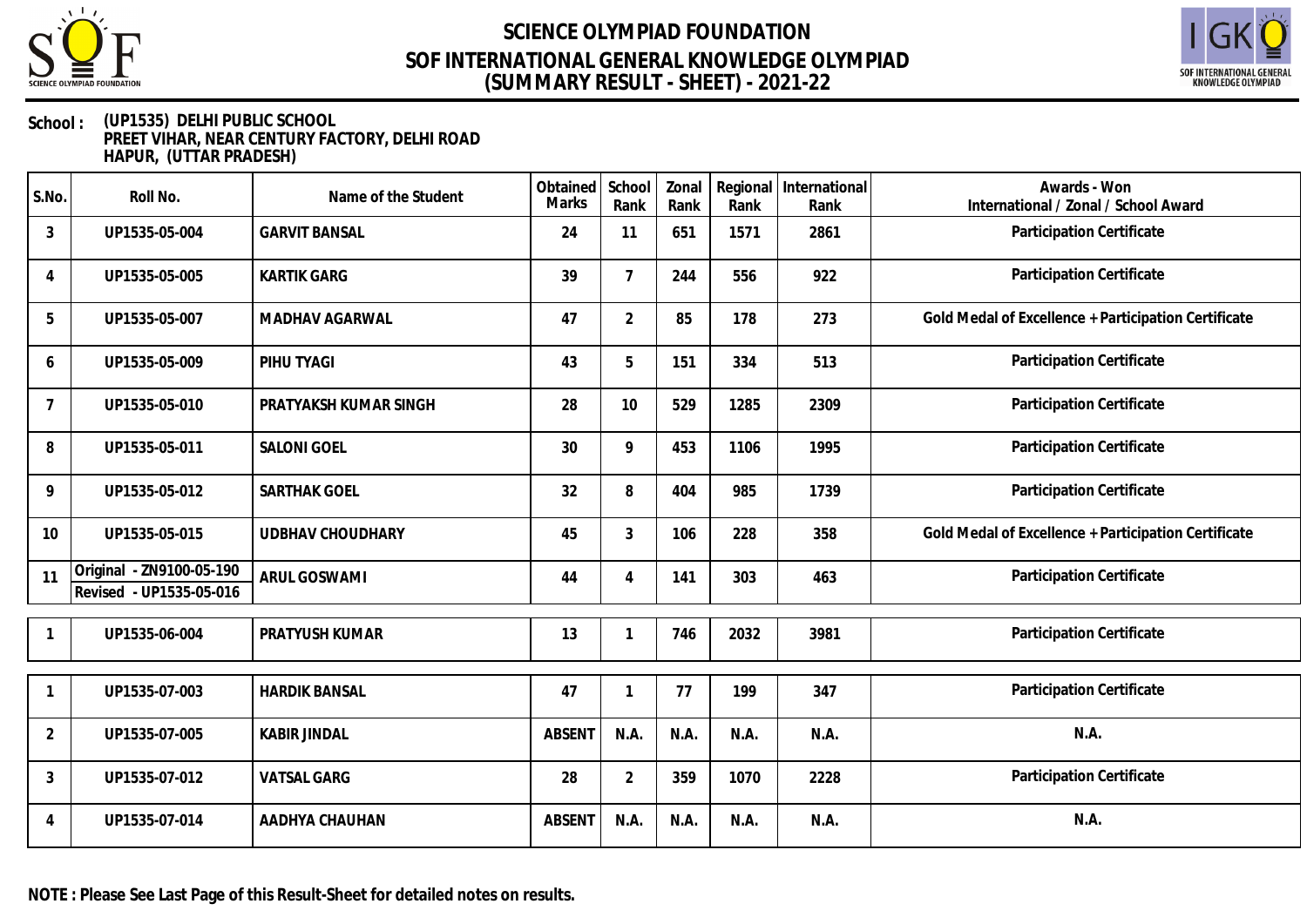



### **School : (UP1535) DELHI PUBLIC SCHOOL PREET VIHAR, NEAR CENTURY FACTORY, DELHI ROAD HAPUR, (UTTAR PRADESH)**

| S.No.          | Roll No.                                            | Name of the Student    | Obtained<br>Marks | School<br>Rank | Zonal<br>Rank | Regional<br>Rank | International<br>Rank | Awards - Won<br>International / Zonal / School Award                              |
|----------------|-----------------------------------------------------|------------------------|-------------------|----------------|---------------|------------------|-----------------------|-----------------------------------------------------------------------------------|
| 5              | Original - ZN3000-07-749<br>Revised - UP1535-07-015 | SHAIFRI PALIWAL        | <b>ABSENT</b>     | N.A.           | N.A.          | N.A.             | N.A.                  | N.A.                                                                              |
|                |                                                     |                        |                   |                |               |                  |                       |                                                                                   |
|                | UP1535-08-001                                       | <b>ANSHIKA GOEL</b>    | 16                | 6              | 505           | 1549             | 3198                  | Participation Certificate                                                         |
| $\overline{2}$ | UP1535-08-002                                       | ARYAN JINDAL           | 33                | 2              | 224           | 691              | 1463                  | Participation Certificate                                                         |
| 3              | UP1535-08-006                                       | <b>JASLEEN JUNEJA</b>  | 51                |                | 37            | 85               | 119                   | Gold Medal of Excellence + Participation Certificate                              |
| 4              | UP1535-08-007                                       | <b>KAVYA BANSAL</b>    | 33                | 3              | 229           | 706              | 1496                  | Participation Certificate                                                         |
| 5              | UP1535-08-008                                       | <b>MANSI SINGH</b>     | <b>ABSENT</b>     | N.A.           | N.A.          | N.A.             | N.A.                  | N.A.                                                                              |
| 6              | UP1535-08-015                                       | <b>VIBHUTI KHATRI</b>  | 21                | 5              | 433           | 1318             | 2752                  | Participation Certificate                                                         |
| $\overline{7}$ | UP1535-08-016                                       | MADHAV MANAN ANAND     | 33                | 4              | 230           | 708              | 1502                  | Participation Certificate                                                         |
| $\mathsf{R}$   | Original - ZN3000-08-133<br>Revised - UP1535-08-017 | ANSHVEER               | <b>ABSENT</b>     | N.A.           | N.A           | N.A.             | N.A.                  | N.A.                                                                              |
|                |                                                     |                        |                   |                |               |                  |                       |                                                                                   |
|                | UP1535-09-001                                       | AAHANA AGGARWAL        | 56                |                | 9             | 19               | 24                    | Gifts Worth Rs. 500/-+Medal of Distinction + Certificate of<br><b>Distinction</b> |
| $\overline{2}$ | UP1535-09-003                                       | RAJDEEP SINGH GHATORA  | 40                | 3              | 107           | 352              | 624                   | Participation Certificate                                                         |
| 3              | UP1535-09-004                                       | <b>SHAURYA KAUSHIK</b> | 40                | 2              | 105           | 344              | 606                   | Participation Certificate                                                         |